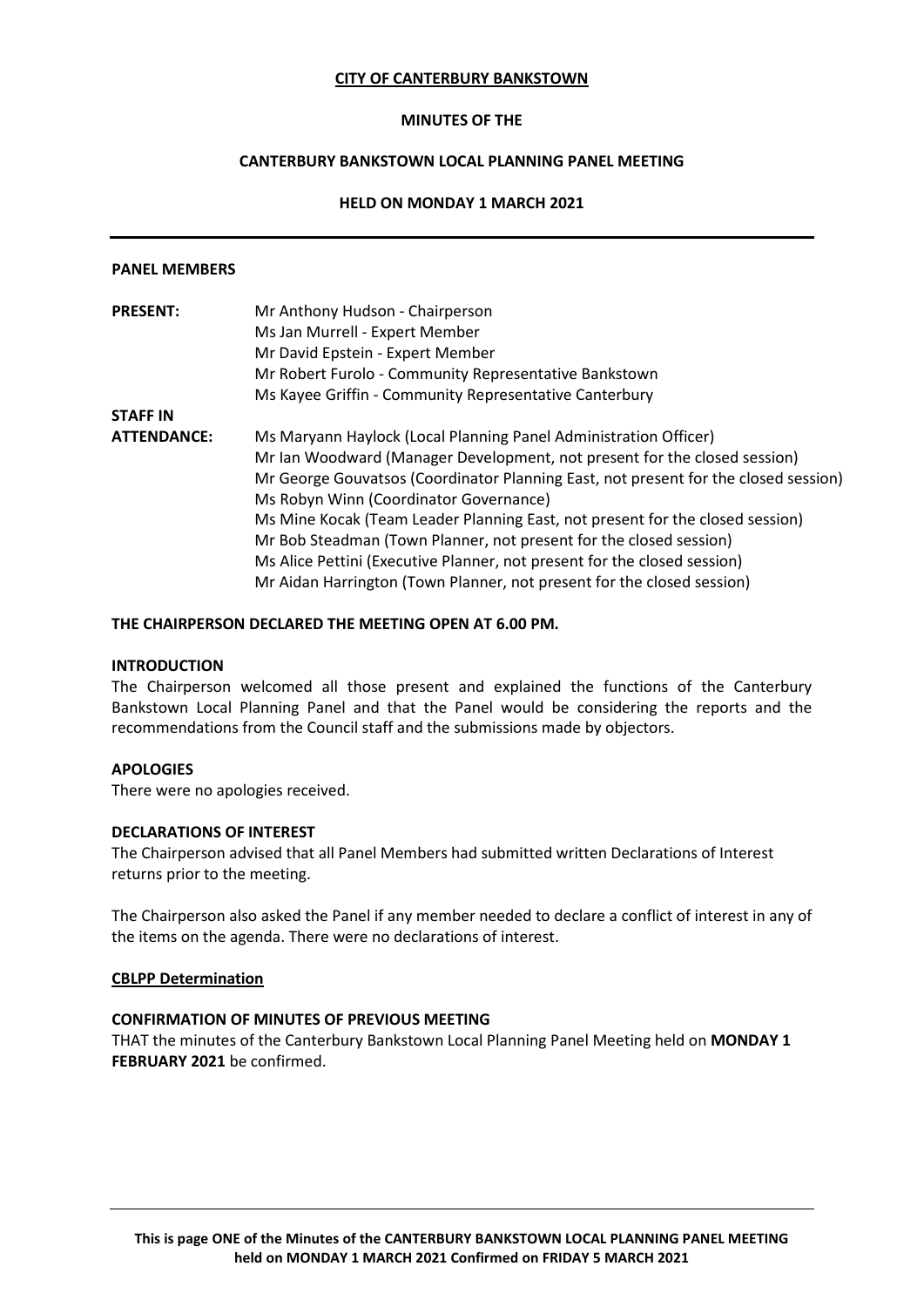## **1 10 JUNO PARADE, GREENACRE: DEMOLITION OF EXISTING STRUCTURES AND CONSTRUCTION OF A TWO STOREY ATTACHED DUAL OCCUPANCY WITH TORRENS TITLE SUBDIVISION.**

### **Site Visit**

Panel members carried out their own site inspections prior to the public hearing.

### **Public Addresses**

The following people addressed the meeting in relation to this item:

• Huss Chalich - Applicant

### **Panel Assessment**

Robert Furolo was the Community Panel Member present for the deliberation and voting for this matter.

The Panel has carefully considered the application and agrees with the assessment report about the application and the recommendations of refusal.

As pointed out in the assessment report, there are numerous breaches of Council's controls which in summary is an overdevelopment of the site.

The site is constrained by its location on the classified road of Juno Parade with the width being less than 15m, which the Panel was informed is an important strategic planning control for dual occupancies in this area. Further Transport for NSW (TfNSW) did not support the location of the two driveways onto Juno Parade.

It also follows that the panel is not satisfied about the matters in Clause 4.6(4)(a)(i)and (ii) of BLEP in relation to the two clause 4.6 variations submitted for the breaches of clause 4.4 - FSR and clause 4.1A(2)(a) - 15m lot width. The Panel also notes that no clause 4.6 variation was submitted for the wall height breach of cl 4.3(2B) of BLEP.

### **CBLPP Determination**

THAT Development Application DA-1044/2020 be **REFUSED** in accordance with the Council staff recommendations for the following reasons:

- 1. The Panel has determined that it is not satisfied about the matters under Clause  $4.6(4)(a)(i)$  and (ii) in relation to the written requests under Clause 4.6 of the Bankstown Local Environmental Plan 2015 to vary the 15m width control for dual occupancy development (Cl 4.1A(2)(a)) and to vary the FSR control (Cl4.4) [Pursuant to *Section 4.15(1)(a)(i) of the Environmental Planning and Assessment Act, 1979*];
- 2. The proposed development fails to comply with Clause 4.3(2B) of the Bankstown Local Environmental Plan 2015 with respect to wall height of 7m. Furthermore, no clause 4.6 written variation request has been submitted. [Pursuant to *Section 4.15(1)(a)(i) of the Environmental Planning and Assessment Act, 1979*];
- 3. Concurrence has not been granted for the proposed development from Transport for NSW relating to the proposed connection to a classified road, as required under section 138 of the Roads Act 1993. [Pursuant to *Division 4.8 of the Environmental Planning and Assessment Act, 1979*];
- 4. The proposed development fails to comply with Clause 101(2)(b) of State Environmental Planning Policy (Infrastructure) 2007 in relation to the effect of development on a classified road. [Pursuant to *Section 4.15(1)(a)(i) of the Environmental Planning and Assessment Act, 1979*];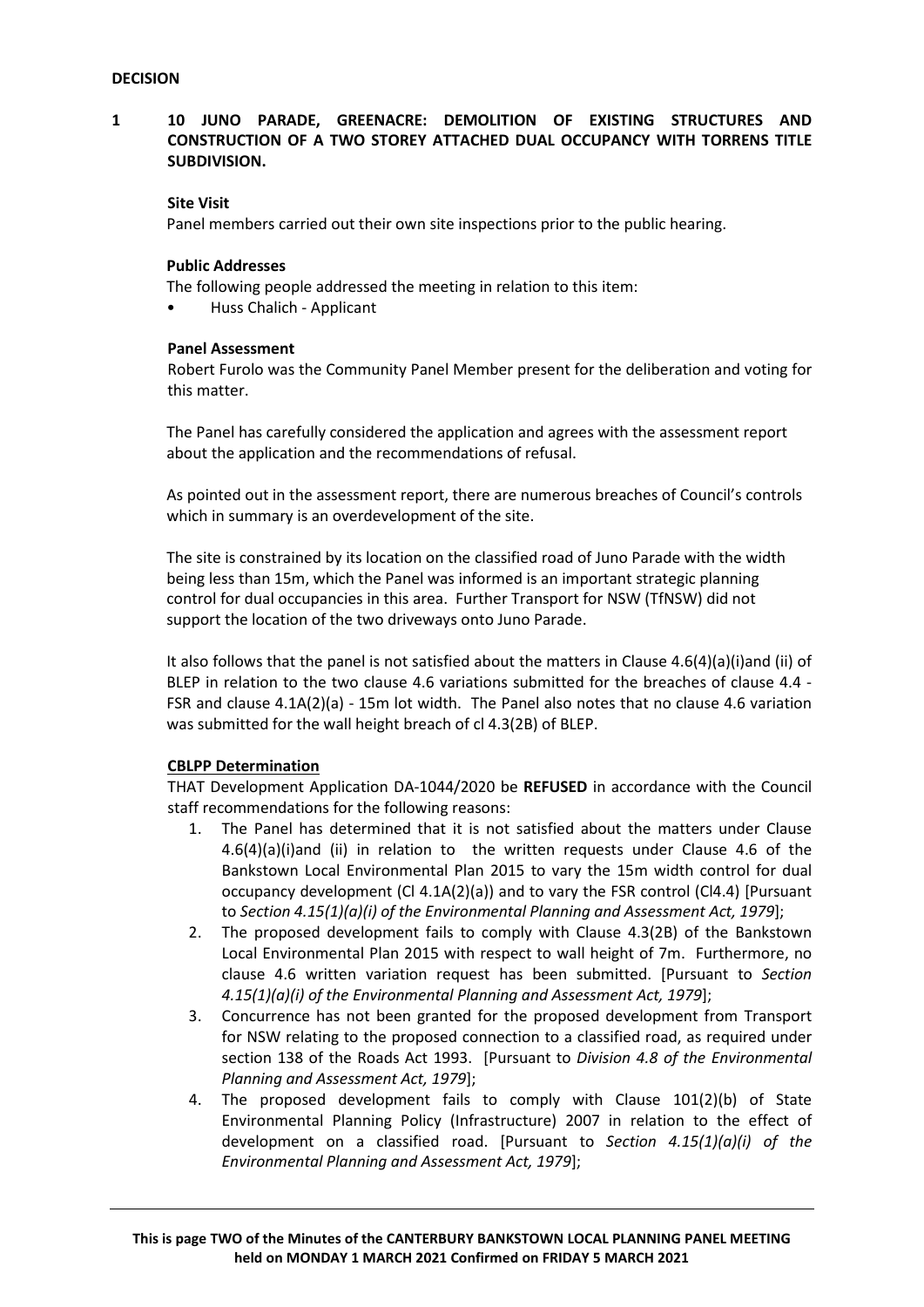- 5. The proposed development fails to comply with State Environmental Planning Policy (Building Sustainability Index) 2004 as a valid BASIX certificate has not been provided. [Pursuant to *Section 4.15(1)(a)(i) of the Environmental Planning and Assessment Act, 1979*];
- 6. The proposed development is inconsistent with the objectives of the R2 Low density residential zone of the Bankstown Local Environmental Plan 2015. [Pursuant to *Section 4.15(1)(a)(i) of the Environmental Planning and Assessment Act, 1979*];
- 7. The proposed development fails to comply with Clause 4.1A of the Bankstown Local Environmental Plan 2015 special provisions for dual occupancies. [Pursuant to *Section 4.15(1)(a)(i) of the Environmental Planning and Assessment Act, 1979*];
- 8. The proposed development fails to comply with Clause 4.11 of the Bankstown Development Control Plan 2015 – Part B1 which relates to setbacks of building walls. [Pursuant to *Section 4.15(1)(a)(iii) of the Environmental Planning and Assessment Act, 1979*];
- 9. The proposed development fails to comply with Clause 4.14 of the Bankstown Development Control Plan 2015 – Part B1 which relates to Private open space. [Pursuant to *Section 4.15(1)(a)(iii) of the Environmental Planning and Assessment Act, 1979*];
- 10. The proposed development fails to comply with Clause 4.15 and 4.16 of the Bankstown Development Control Plan 2015 – Part B1 which relates to solar access: to the dual occupancy and adjoining properties; and visual privacy to adjoining properties. [Pursuant to *Section 4.15(1)(a)(iii) of the Environmental Planning and Assessment Act, 1979*];
- 11. The proposed development fails to comply with Clause 4.19 and 4.20 of the Bankstown Development Control Plan 2015 – Part B1 which relates to visual privacy and overlooking adjoining windows. [Pursuant to *Section 4.15(1)(a)(iii) of the Environmental Planning and Assessment Act, 1979*];
- 12. The proposed development fails to comply with Clause 4.21 of the Bankstown Development Control Plan 2015 – Part B1 which relates to visual privacy and the design of first floor balconies. [Pursuant to *Section 4.15(1)(a)(iii) of the Environmental Planning and Assessment Act, 1979*];
- 13. The proposed development fails to comply with Clause 4.24 of the Bankstown Development Control Plan 2015 – Part B1 which relates to building design. [Pursuant to *Section 4.15(1)(a)(iii) of the Environmental Planning and Assessment Act, 1979*];
- 14. The proposed development fails to comply with Clause 4.33 and 4.34 of the Bankstown Development Control Plan 2015 – Part B1 which relates to the retention of significant trees; and landscaping. [Pursuant to *Section 4.15(1)(a)(iii) of the Environmental Planning and Assessment Act, 1979*];
- 15. Insufficient information has been submitted demonstrating compliance with Clauses 14.1, 14.2, 14.3 & 14.4 of the Bankstown Development Control Plan 2015 – Part B1 which relate to front fences. [Pursuant to *Section 4.15(1)(a)(iii) of the Environmental Planning and Assessment Act, 1979*];
- 16. The proposal fails to demonstrate compliance with Councils Development Engineering Standards [Pursuant *to Section 4.15(1)(b) of the Environmental Planning and Assessment Act, 1979*];
- 17. The site is considered unsuitable for the proposed development [Pursuant to *Section 4.15(1)(c) of the Environmental Planning and Assessment Act 1979];*
- 18. The development is not considered to be in the public interest [Pursuant to Section 4.15(1)(e) *of the Environmental Planning and Assessment Act 1979*].
- 19. The proposed development is inconsistent with the Draft Canterbury Bankstown Local Environmental Plan. [Pursuant to *Section 4.15(1)(a)(ii) of the Environmental Planning and Assessment Act, 1979*];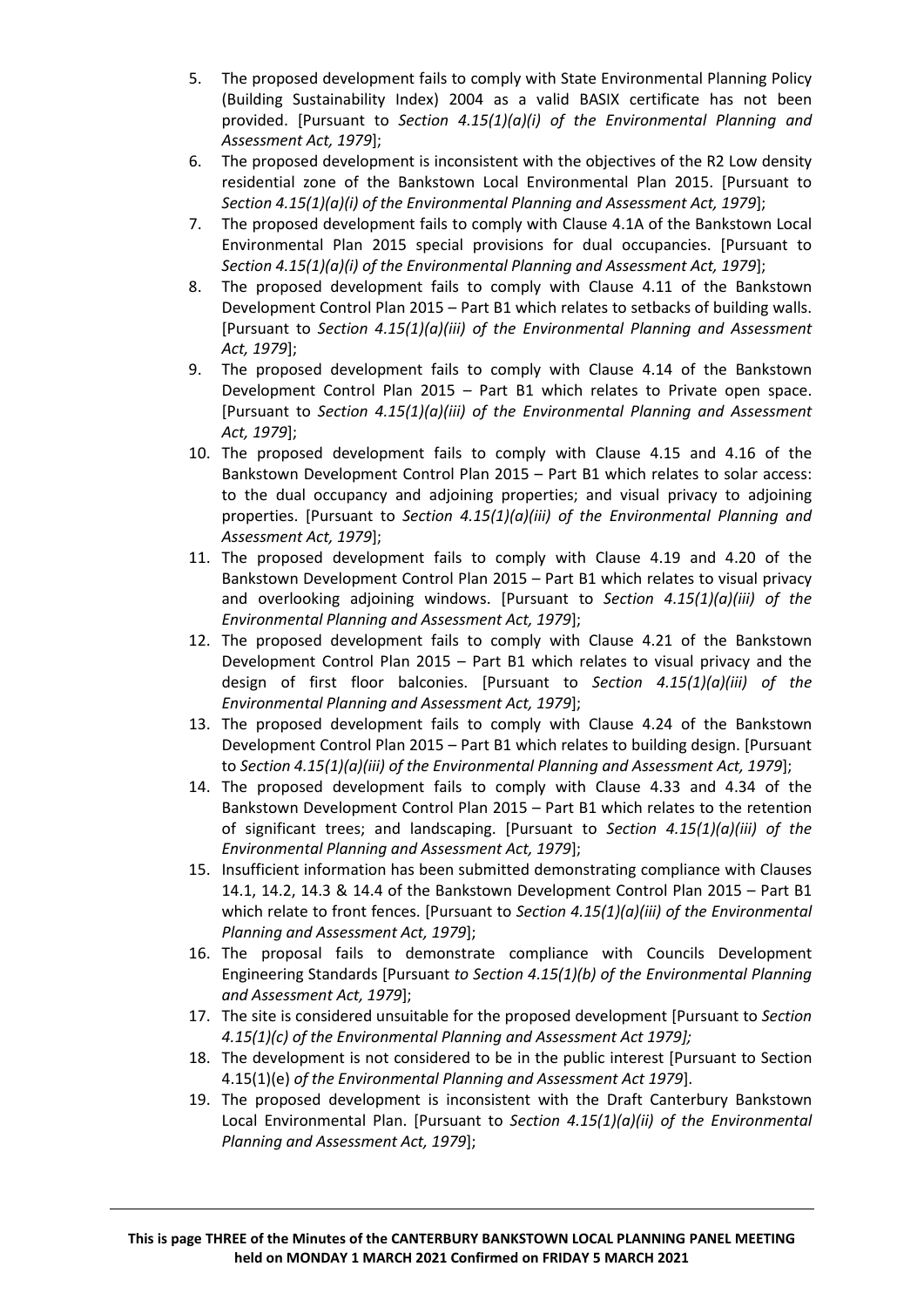### NOTES:

- 1) Panel decision was made after consideration of the matters listed under Section 4.15 of the Environmental Planning and Assessment Act 1979, and matters listed in Council's various Codes and Policies.
- 2) If you are dissatisfied with this decision, you may apply for a review of determination pursuant to Section 8.2 of the Environmental Planning and Assessment Act, 1979 or appeal to the Land and Environment Court pursuant to Sections 8.7 and 8.10 of the Environmental Planning and Assessment Act, 1979. Any application for a review pursuant to Section 8.2 must be received, assessed and determined by Council within six months after the date of receipt of this Determination Notice. It is therefore advisable to lodge the application for review as soon as possible to ensure that assessment is complete within the statutory timeframes. Section 8.10 in the Environmental Planning and Assessment Act 1979 extends this six month period to twelve months for determinations made during, or six months before, the Prescribed Period of 25 March 2020 and 25 March 2022. You should seek advice from your legal advisor on the time limits for the lodgement of any appeal.

**Vote: 4 – 0 in favour**

### **DECISION**

## **2 35-41 CRINAN STREET, HURLSTONE PARK: CONSTRUCTION OF A NEW SINGLE STOREY COMMUNITY BUILDING WITH ASSOCIATED LANDSCAPING, CAR PARKING AND LOADING/UNLOADING AREAS.**

### **Site Visit**

Panel members carried out their own site inspections prior to the public hearing.

### **Public Addresses**

The following people addressed the meeting in relation to this item:

- Damian O'Toole Town Planner (representing applicant)
- Justine Anderson Architect Sam Crawford Architects (representing applicant)
- John Wilson Applicant (available for any questions if required)

### **Panel Assessment**

Kayee Griffin was the Community Panel Member present for the deliberation and voting for this matter.

The Panel agrees with the assessment and the recommendation that the application should be approved. The panel notes that there were two submissions which in the Panel's opinion have been appropriately addressed via the report before the panel noting that traffic and parking assessment arrangements were peer reviewed by an independent traffic consultant and also by Council's traffic engineer.

The report to the panel refers to a noise assessment from an acoustic report and recommendations were made regarding amplification of speakers and other matters.

One matter referred to is the times for the use of the undercover area. In the report, it was suggested that the undercover area use be restricted to 7am to 6pm and that after 6pm, users be directed inside the hall.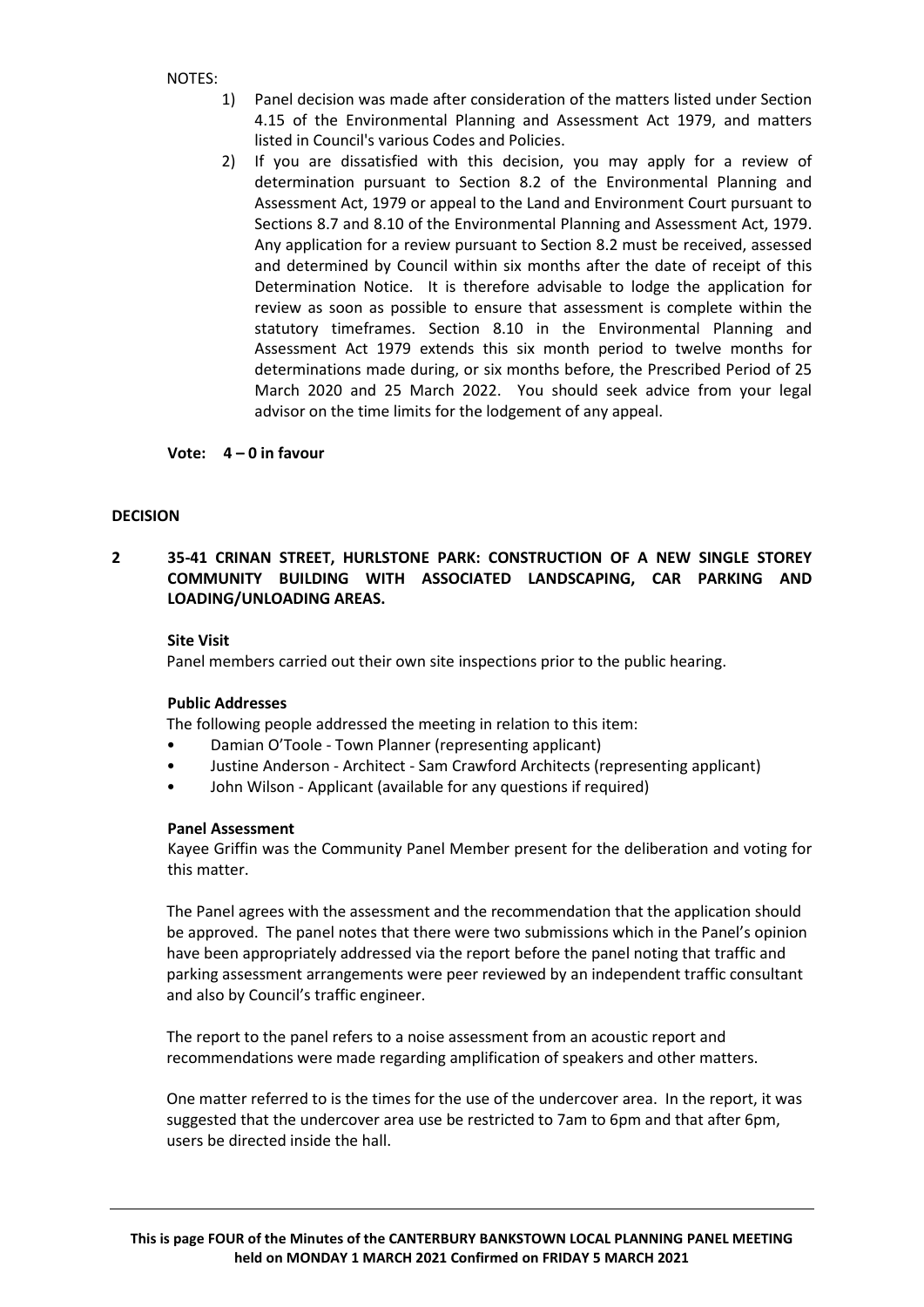Proposed Condition 68 referred to a timing for this as 8am to 9pm. The Panel was informed that this was a typographical error and should have stated 8am to 6pm which is consistent with the body of the report.

However, the applicant's representative indicated that an updated report had been provided in November 2020. This was confirmed and the updated acoustic report was provided to the Panel (Day Design Report No. 6906-1.1R REB B 5 November 2020).

The Panel notes that this report refers to a potential maximum number of persons on site being 49 (25 persons inside and 24 persons in the undercover area).

The updated traffic report dated 21 January 2021 in section 1.2.1 refers to 40 people being accommodated within the proposed facility (indoor/outdoor combined).

The development description in the report to the Panel referred to the following: *'it is intended to allow community member (up to 25 persons) to use the space on a hire basis'*

The report also refers to the operating hours being:

*'the venue will be available to operate from 8am to 10pm Sunday to Thursday and 8am to 12am (midnight) on Friday and Saturday.'*

The Panel understands from the acoustic report that the other aspect of the operating hours is that the undercover area is proposed to operate from 8am to 10pm daily.

Having regard to the above, the panel is of the opinion that the approval should be on the basis that 25 people be allowed in the community hall with up to 15 people in the undercover area giving a total maximum number of 40 persons on the site at any one time.

Consistent with the application, the time for the venue should be restricted from 8am to 10pm 7 days a week for both the indoor and the undercover area with any extension after 10pm to be confined to Friday and Saturday to 12am and only in the indoor area.

The Panel were advised that historically the land was reserved for the public purpose of public recreation and a reserve trust was established in 1971 with the Council appointed as the manager of the reserve trust.

The land is Crown Land subject to the Crown Lands Management Act 2016.

The Crown Lands Management Act has a link back to the Plans of Management provisions required under the Local Government Act for Public Land. The Council has prepared a generic Local Government Act Plan of Management for a number of parks including this land with exhibition expiring on Friday 26 February 2021.

The proposed development is consistent with this draft plan and the Panel is satisfied that there is general consistency between what is proposed to be allowed for the land in draft plan and the proposed development.

### **CBLPP Determination**

THAT Development Application DA-454/2020 be **APPROVED** in accordance with the Council staff report recommendation, subject to the following amendments to condition 68 as follows:

Condition 2: The development being carried out in accordance with the following stamped approved plans except where modified by the conditions of this consent: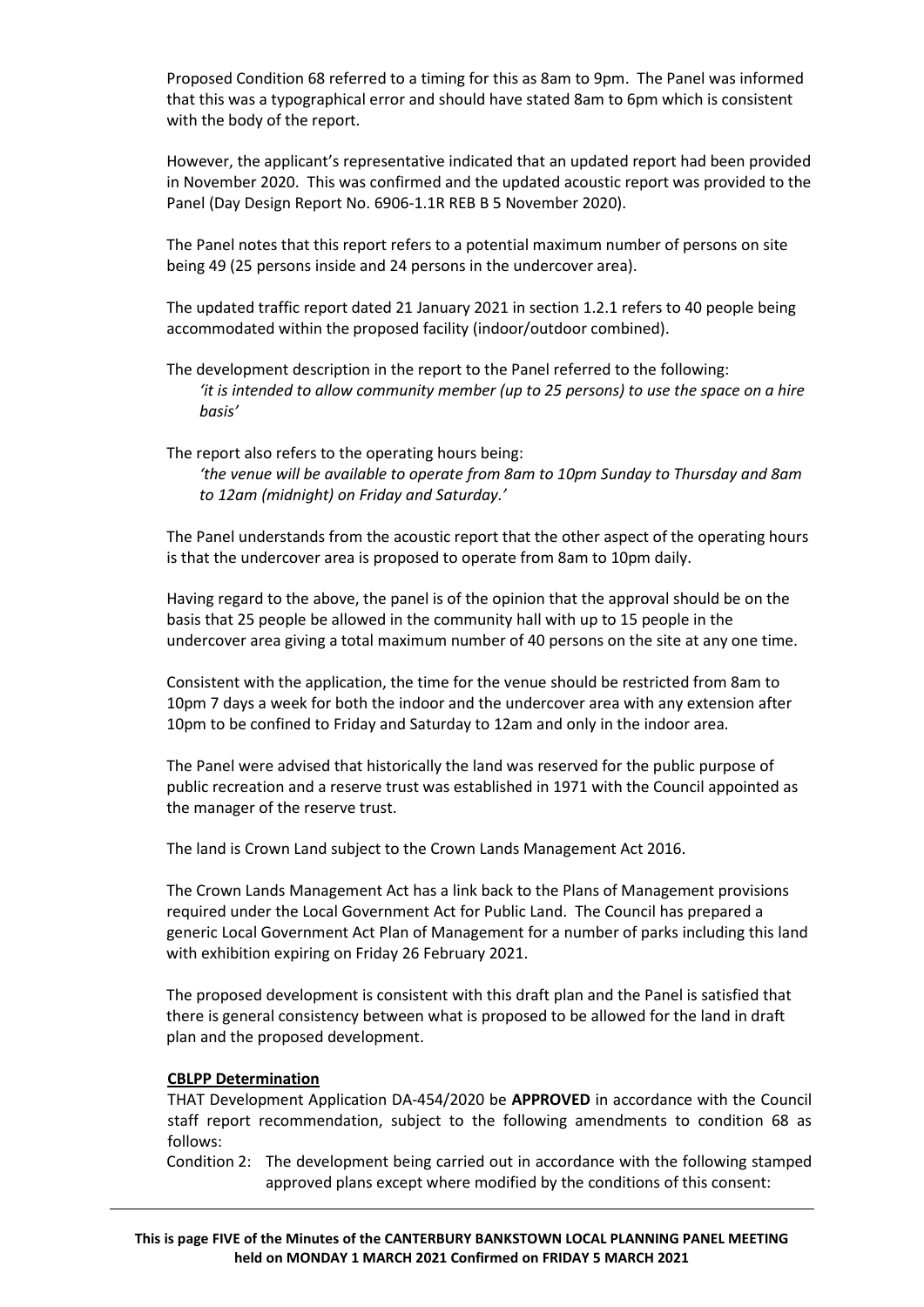| Plan Name                                             | Job No.        | Sheet No.   | Prepared by                   | Dated      |
|-------------------------------------------------------|----------------|-------------|-------------------------------|------------|
| Site Analysis Plan                                    | 19.39          | 101 A       | Crawford<br>Sam               | 1/6/2020   |
|                                                       |                |             | Architects                    |            |
| Proposed Site Plan                                    | 19.39          | 102 A       | Crawford<br>Sam               | 1/6/2020   |
|                                                       |                |             | Architects                    |            |
| Scope of Proposed Works                               | 19.39          | 103 C       | Crawford<br>Sam               | 1/6/2020   |
|                                                       |                |             | Architects                    |            |
| Proposed Roof Plan                                    | 19.39          | 110 B       | Crawford<br>Sam               | 1/06/2020  |
|                                                       |                |             | Architects                    |            |
| Proposed<br>Ground<br>Floor                           | 19.39          | 111B        | Crawford<br>Sam               | 1/6/2020   |
| Plan                                                  |                |             | Architects                    |            |
| Elevations                                            | 19.39          | 201 A       | Crawford<br>Sam               | 1/6/2020   |
|                                                       |                |             | Architects                    |            |
| Elevations                                            | 19.39          | 202 A       | Crawford<br>Sam               | 1/6/2020   |
| Sections                                              | 19.39          | 301 A       | Architects<br>Crawford<br>Sam | 1/6/2020   |
|                                                       |                |             | Architects                    |            |
| Colours & Finishes                                    | 19.39          | 501 A       | Crawford<br>Sam               | 1/6/2020   |
|                                                       |                |             | Architects                    |            |
| Landscape<br>Plan<br>Site<br>$\overline{\phantom{m}}$ |                | <b>DA01</b> | Gallagher Studio              | 20/05/202  |
| Masterplan                                            |                |             |                               | 0          |
| Stage 1 Landscape Works                               | $\overline{a}$ | <b>DA02</b> | Gallagher Studio              | 20/05/202  |
|                                                       |                |             |                               | 0          |
| Stage 1 Planting Plan                                 |                | <b>DA03</b> | Gallagher Studio              | 20/05/202  |
|                                                       |                |             |                               | 0          |
| Proposed<br>Drainage                                  | $\overline{a}$ | $Cl-1101$   | Cardno Itd Pty                | 27.05.2020 |
| Stormwater Plan                                       |                |             |                               |            |
| Erosion<br>Sediment<br>and                            |                | $Cl-2201$   | Cardno Itd Pty                | May 2020   |
| <b>Control Details</b>                                |                |             |                               |            |

Condition 68 (a) The maximum number of persons allowed to be using the community room and covered outdoor area for any single event is limited to 40 persons with a maximum of 25 persons in the covered outdoor area at any one time (and this is subject to (b) below)

- (b) The hours of operation for the use of the community room and covered outdoor area for any single event shall be as follows:
	- i. Sunday to Thursday 8am to 10pm
	- ii. Friday to Saturday 8am to 12am
	- iii. The use of the covered outdoor area be limited to 8am to 10pm on any day.
	- iv. In the event that the community and/or covered outdoor area is to be used on a Friday or Saturday night at any time between 10pm and 12 midnight then no persons are to use the covered outdoor area after 10pm and all persons in this time are to be confined to the community room.

**Vote: 4 – 0 in favour**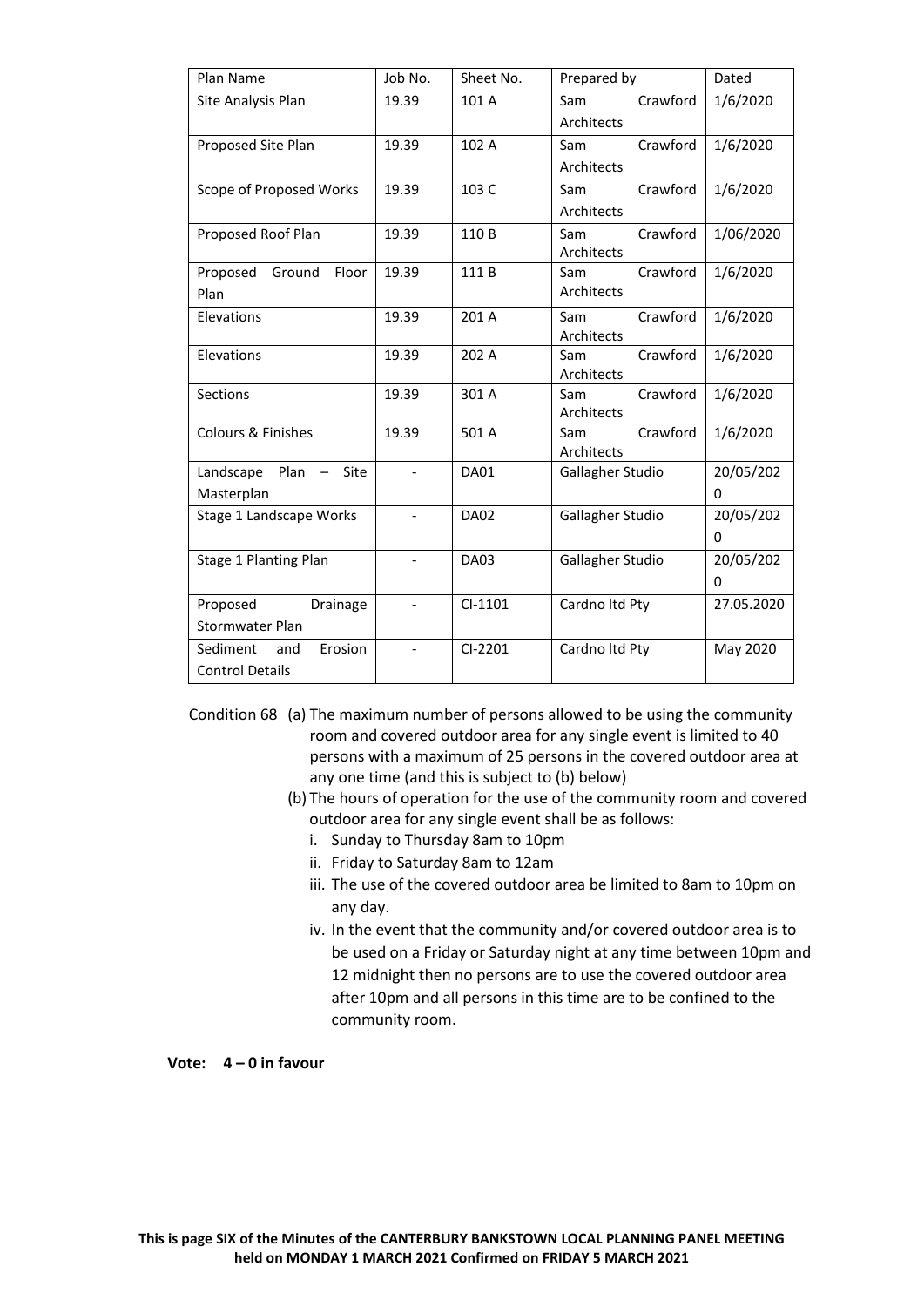## **3 3 HIGHCLIFF STREET, EARLWOOD: REMEDIATION OF PORTION OF THE PROPERTY SUBJECT TO HISTORICAL CONTAMINATION INCLUDING RE-PROFILING, CAPPING AND RE-VEGETATION WORKS.**

### **Site Visit**

Panel members carried out their own site inspections prior to the public hearing.

### **Written Submission**

Written submissions were received for this matter from the following:

- Peter Wilson and Kitty Hauser
- Luu Chau
- Judith Finlason

### **Public Addresses**

The following people addressed the meeting in relation to this item:

- Tom O'Connor Project Manager (representing applicant)
- Camille Bonnot Property Asset Manager (representing applicant and available for questions if required)

### **Panel Assessment**

Kayee Griffin was the Community Panel Member present for the deliberation and voting for this matter.

The panel agrees with the report and the recommendations of approval.

However, the panel has a few suggested changes to the conditions especially in response to resident submissions.

As this is a Crown development, Transport for NSW must consent to any conditions to be imposed. The representative for Transport for NSW indicated that the proposed changes may be considered by Transport for NSW'.

The changes relate to the proposed dilapidation report, maintaining vehicular access, notice of works, and referencing all the relevant management plans.

The proposed changes are incorporated into the proposed draft conditions referred to in the determination.

### **CBLPP Determination**

- (a) If Transport for NSW consents to the proposed draft conditions below, then the application be approved subject to those conditions.
- (b) If Transport for NSW does not consent to those conditions, then the application be referred back to the Panel

### **PROPOSED DRAFT CONDITIONS**

1) The proposal shall comply with the conditions of this Development Consent.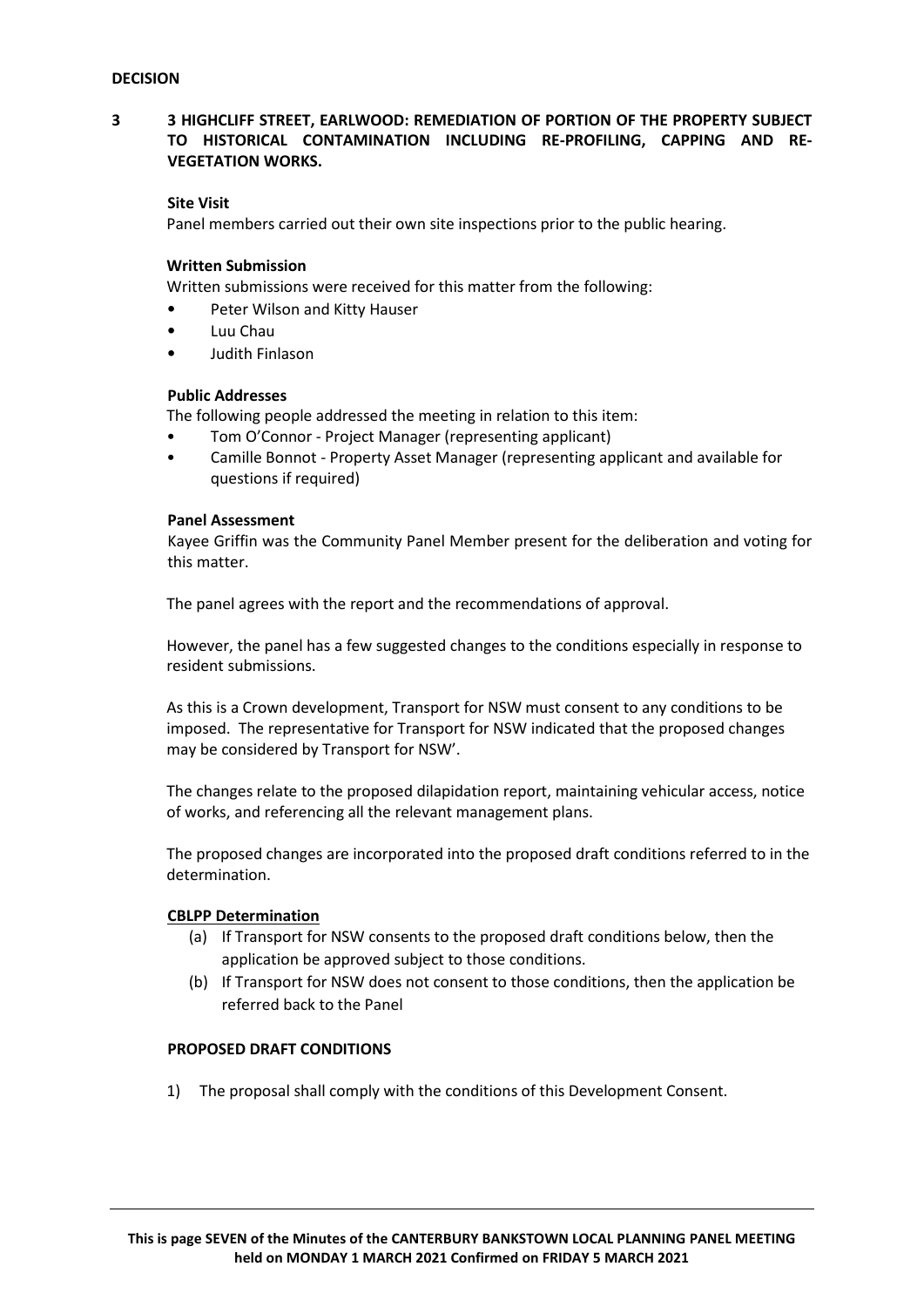2) Development shall take place in accordance with Development Application No. DA-391/2020, submitted by Transport for New South Wales (TfNSW), accompanied by the following plans and reports (including all the mitigation measures and recommendations stated within such reports) as listed in the table below, except where otherwise altered by the specific amendments listed hereunder and/or except where amended by the conditions contained in this approval.

| Drawing No. | <b>Report/Drawing Name</b>                                            | <b>Revision</b>          | <b>Dated</b>              | <b>Prepared by</b>                         |
|-------------|-----------------------------------------------------------------------|--------------------------|---------------------------|--------------------------------------------|
|             | <b>Remedial Action Plan</b>                                           | $\overline{\phantom{0}}$ | May 2019                  | GHD Pty Ltd                                |
| L001        | General Arrangement Plan                                              | B                        | 24.03.2020                | <b>GHD Woodhead</b>                        |
| L002        | <b>General Arrangement Plan</b>                                       | B                        | 24.03.2020                | GHD Woodhead                               |
|             | Water Impact Assessment                                               | $\overline{a}$           | <b>March 2020</b>         | <b>GHD Pty Ltd</b>                         |
|             | Air Quality Impact<br>Assessment                                      | $\overline{\phantom{a}}$ | February 2020 GHD Pty Ltd |                                            |
|             | Noise and Vibration Impact<br>Assessment                              |                          | March 2020                | GHD Pty Ltd                                |
|             | <b>Traffic Impact Assessment</b>                                      | $\overline{a}$           | April 2020                | <b>GHD Pty Ltd</b>                         |
|             | <b>Biodiversity Development</b><br><b>Assessment Report</b>           |                          | May 2020                  | <b>Transport for NSW</b>                   |
|             | Statement of Heritage Impact                                          | 8                        | 05.03.2020                | <b>Extent Heritage Pty Ltd</b>             |
|             | <b>Consultation Outcomes</b><br>Report                                | 3                        | 23.01.2020                | <b>RPS Group</b>                           |
|             | Site Audit Report                                                     |                          | 19.02.2020                | JBS&G Australia Pty<br>Ltd                 |
|             | Addendum Tree Assessment                                              | $\overline{a}$           | 01.10.2020                | <b>GHD Pty Ltd</b>                         |
|             | Preliminary Acid Sulfate Soil<br>Management Plan                      |                          | October 2020              | <b>GHD Pty Ltd</b>                         |
|             | Aboriginal Archaeological<br>Survey Report - Stage 2<br><b>PACHCI</b> | $\overline{2}$           | November<br>2020          | Kelleher Nightingale<br>Consulting Pty Ltd |
|             | <b>Environmental Impact</b><br>Statement - Volume 1                   | $\overline{\phantom{a}}$ | May 2020                  | <b>GHD Pty Ltd</b>                         |
|             | <b>Environmental Impact</b><br>Statement - Submission<br>Report       |                          | October 2020              | <b>GHD Pty Ltd</b>                         |

3) The payment of credits outlined within the Biodiversity Development Assessment Report submitted are to be satisfied in accordance with Parts 6 and 7 (particularly s 7.13(5) of the Biodiversity Conservation Act 2016.

# **CONDITIONS TO BE SATISFIED PRIOR TO COMMENCEMENT OF WORKS**

- 4) The applicant must prepare a dilapidation report/photographic survey prepared by an appropriately qualified and independent consultant for the adjoining properties at 2, 4, 6, 8, 10 and 12 Jacksons Place, Earlwood detailing the physical condition of the properties, both internally and externally, including items such as walls, ceilings, roof, structural members and other similar items, shall be submitted to the Principal Certifying Authority prior to the commencement of works. The dilapidation report/photographic survey is to also consider elements such as the sandstone footpath and kerbing that have historical significance and measures. A copy of the relevant report is to be provided to the relevant property owner prior to any work commencing.
- 5) Evidence that TFNSW has applied to make payment to the Biodiversity Conservation Fund to satisfy the requirement to retire biodiversity credits in accordance with section 6.30 of the BC Act must be provided to the Principal Certifying Authority (PCA).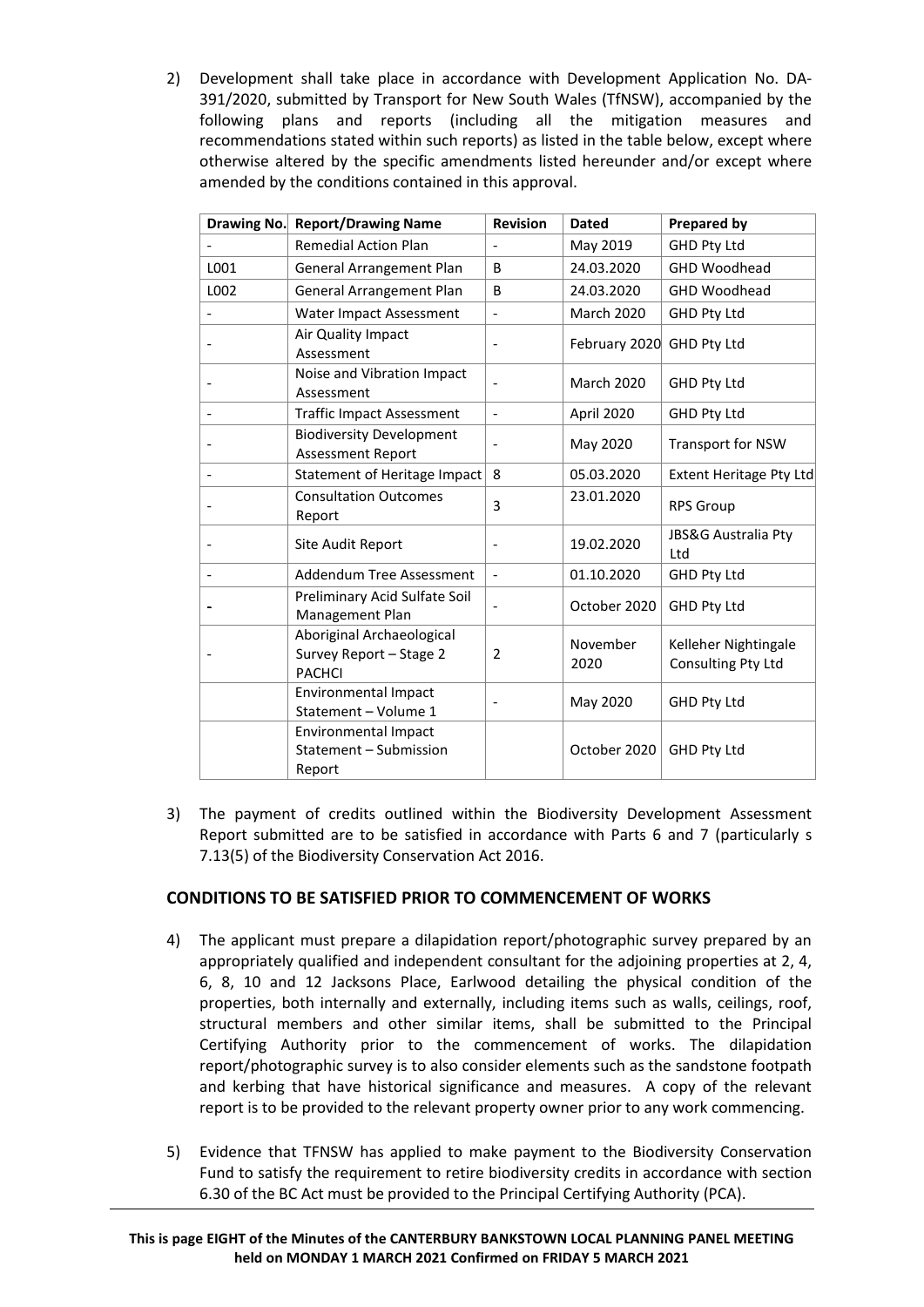- 6) (a) Construction Environmental Management Plan (CEMP) prepared by the construction contractor prior to remediation works commencing. Such measures include but not limited to, stormwater management, surface water quality monitoring, soil and water management plan, noise control, traffic access and management, waste management and dust control.
	- (b) All the revised environmental management measures in the GHD EIS- Submission Report Oct 2020 are to be incorporated into the CEMP and any other relevant management plan referred to in this consent.
- 7) A Work Permit shall be applied for and obtained from Council for the following engineering works in front of the site, at the applicant's expense:
	- a) Construction of any temporary layback or driveway crossing
	- b) Repair of any damage to the infrastructure within road reserve including the footway, occurring during development works
	- c) Reinstatement of the footway reserve and adjustment or relocation of existing public utility services to match the footway design levels as proposed on the approved Work Permit. Adjustment or relocation to any public utility services shall be carried out to the requirements of the public utility authority

Note: As a site survey and design is required to be prepared by Council in order to determine the necessary information, payment for the Work Permit should be made at least twenty-one (21) days prior to the information being required and must be approved prior to the commencement of works.

8) Stormwater drainage, including subsoil and overland flow from the development site and during the remediation work must be managed in accordance with-the requirements of the Council's Development Engineering Standards; the Australian Runoff Quality "A guide to Water Sensitive Urban Design" Engineers Australia 2006, the requirements of Section 120 of the POEO Act, and the applicable Environment Protection Licence prior to discharge downstream. Any sediment-laden water generated from the site must be managed in accordance with an Erosion and Sediment Control Plan prepared and implemented in accordance with 'Managing Urban Stormwater: Soils and Construction' (Landcom 2004).

A final detailed stormwater drainage design, required to be implemented during the remediation work, shall be prepared by a qualified Professional Civil Engineer, and the design engineer shall certify that the final detailed design is in accordance with the above requirements and the recommendations of the flood risk assessment (Jackson Place Remediation – Environmental Impact Statement).

The permanent drainage system design shall comply with the approved final detailed design, prepared in accordance with the above requirements. The design for the permanent drainage system shall be prepared by a qualified Professional Civil Engineer and shall be certified that complies with the conditions of this consent and the relevant regulations for the protection of the environment.

9) If a batter is to exceed 1 vertical to 3 horizontal, a geotechnical report identifying that the design slope can achieve a long term Factor of Safety (FoS) of 1.3 or greater under Rapid Draw Down conditions is to be provided as part of detailed design plans, and approved by the Principal Certifying Authority (PCA). All works associated with the construction of the batter, including backfilling and drainage, is to be located wholly within the allotment boundaries.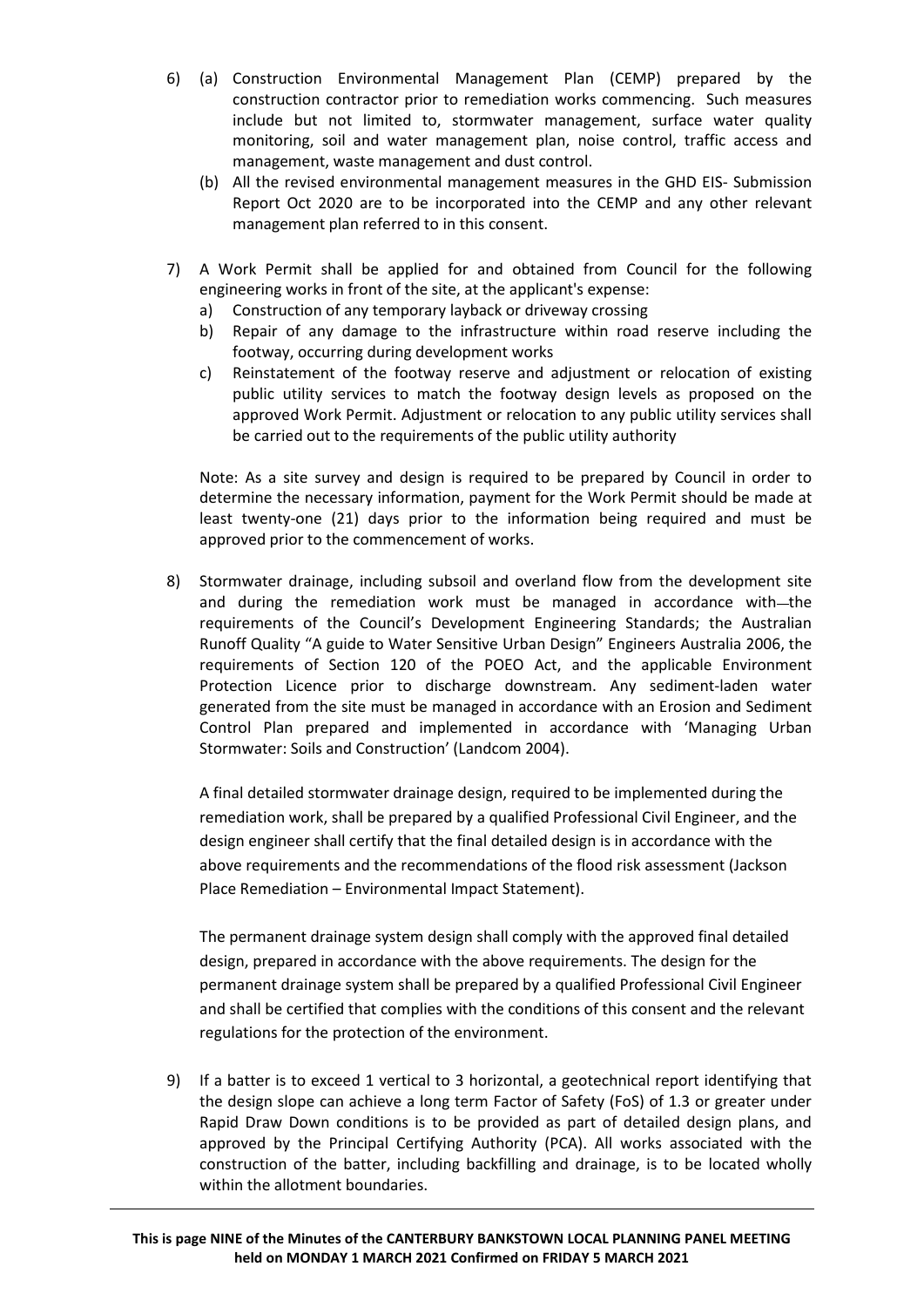- 10) Cut and fill levels exceeding 500mm in depth, must be constructed under the supervision of NATA registered Geotechnical Testing Consultant and in accordance with the latest edition of AS2870. A NATA registered Geotechnical Testing Consultant must be engaged, by the developer, to provide Compaction testing and certification of compaction results for submission to Principal Certifying Authority (PCA)for acceptance. The proposed cut and fill levels should be designed to avoid any soil be transported away or to the site.
- 11) Finished surface levels of all internal works and at the street boundary, including driveways, landscaping and drainage structures, must be as shown on the approved plans. The levels at the street boundary must be consistent with the existing levels as shown on the Survey Plan, if not amended by Council for the issued Street Boundary Alignment Levels
- 12) Prior to the commencement of work for this development, the applicant must obtain approval from Council's Traffic Department for a Site, Pedestrian and Traffic Management Plan (SPTMP). This Plan must address the measures that will be implemented for pedestrian safety and traffic management as specified below.

## A PRIVATE CERTIFIER CANNOT APPROVE YOUR SITE, PEDESTRIAN & TRAFFIC MANAGEMENT PLAN

This plan shall include details of the following:

- a) Proposed ingress and egress points for vehicles to and from the construction site;
- b) Proposed protection of pedestrians, adjacent to the constructions site;
- c) Proposed pedestrian management whilst vehicles are entering/exiting the construction site;
- d) Proposed method of loading and unloading excavation machines, building material, construction materials and waste containers during the construction period;
- e) Proposed traffic control measures such as advanced warning signs, barricades, warning lights, after hours contact numbers etc. are required to be displayed and shall be in accordance with Council's and TfNSW requirements and AS1742.3.
- f) Proposed route for transportation of bulk and excavation materials to and from the development site.

The developer shall provide Council with a dilapidation report (of assets in vicinity to the site) in respect to the proposed transport route to and from the site. The report must be completed and submitted to Council prior to the commencement of the development works. Otherwise the developer may be held responsible for damage to a road that may have occurred prior to the development works commencing.

The approved Site, Pedestrian and Traffic Management Plan is to be implemented prior to the commencement of any works on the construction site.

In addition, a TfNSW Approval / Road Occupancy Licence will be required for works on Regional or State Roads or within 100m of a traffic facility including roundabouts and traffic signals. Refer to Council's Development Engineering Standards for a list of Regional and State Roads.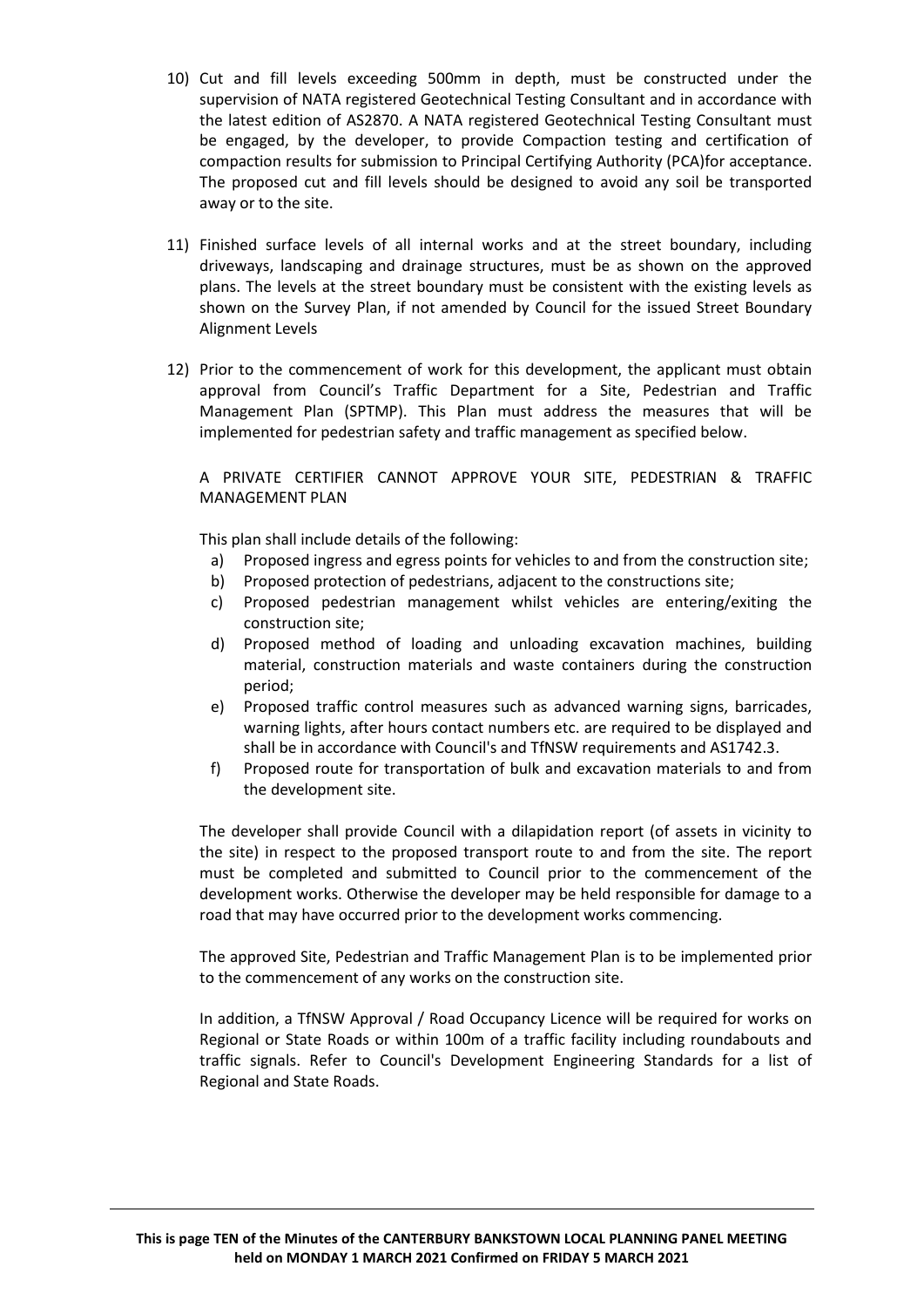13) As any works within, or use of, the footway or public road for construction purposes requires separate Council approval under Section 138 of the Roads Act 1993 and/or Section 68 of the Local Government Act 1993, Council requires that prior to the commencement of any works for this development, evidence of lodgement of an application for a Works Permit and or a Roadway/Footpath Building Occupation Permit shall be obtained where one or more of the following will occur, within, on or over the public footway or public road:

### A PRIVATE CERTIFIER CANNOT ISSUE THESE PERMITS

## WORKS REQUIRING A 'WORKS PERMIT'

- a) Dig up, disturb, or clear the surface of a public footway or public road,
- b) Remove or interfere with a structure or tree (or any other vegetation) on a public footway or public road,
- c) Connect a road (whether public or private) to a classified road,
- d) Undertake footway, paving, vehicular crossing (driveway), landscaping or stormwater drainage works within a public footway or public road,
- e) Install utilities in, under or over a public road,
- f) Pump water into a public footway or public road from any land adjoining the public road,
- g) Erect a structure or carry out a work in, on or over a public road
- h) Require a work zone on the public road for the unloading and or loading of vehicles
- i) Pump concrete from within a public road,
- j) Stand a mobile crane within a public road
- k) Store waste and recycling containers, skips, bins and/or building materials on any part of the public road.
- l) The work is greater than \$25,000.
- m) Demolition is proposed.
- n) Subdivision is proposed.
- o) A Swimming pool is proposed.

Assessment of Works Permits (a to e) includes the preparation of footway design levels, vehicular crossing plans, dilapidation reports and issue of a Road Opening Permit.

All proposed works within the public road and footway shall be constructed under the supervision and to the satisfaction of Council. The applicant/developer shall arrange for necessary inspections by Council whilst the work is in progress.

All Council fees applicable, minimum restoration charges and inspection fees shall be paid prior to the assessment of the Work Permit in accordance with Council's adopted fees and charges. Note: Additional fees after approval will be charged where the Work Permit requires occupation of the Road or Footpath ie Hoardings, Work Zones etc.

In determining a Works Permit, Council can impose conditions and require inspections by Council Officers.

Forms can be obtained from Councils Customer Service counter located on the ground floor of Council's administration building at 66 - 72 Rickard Road, Bankstown or Council's website www.cbcity.nsw.gov.au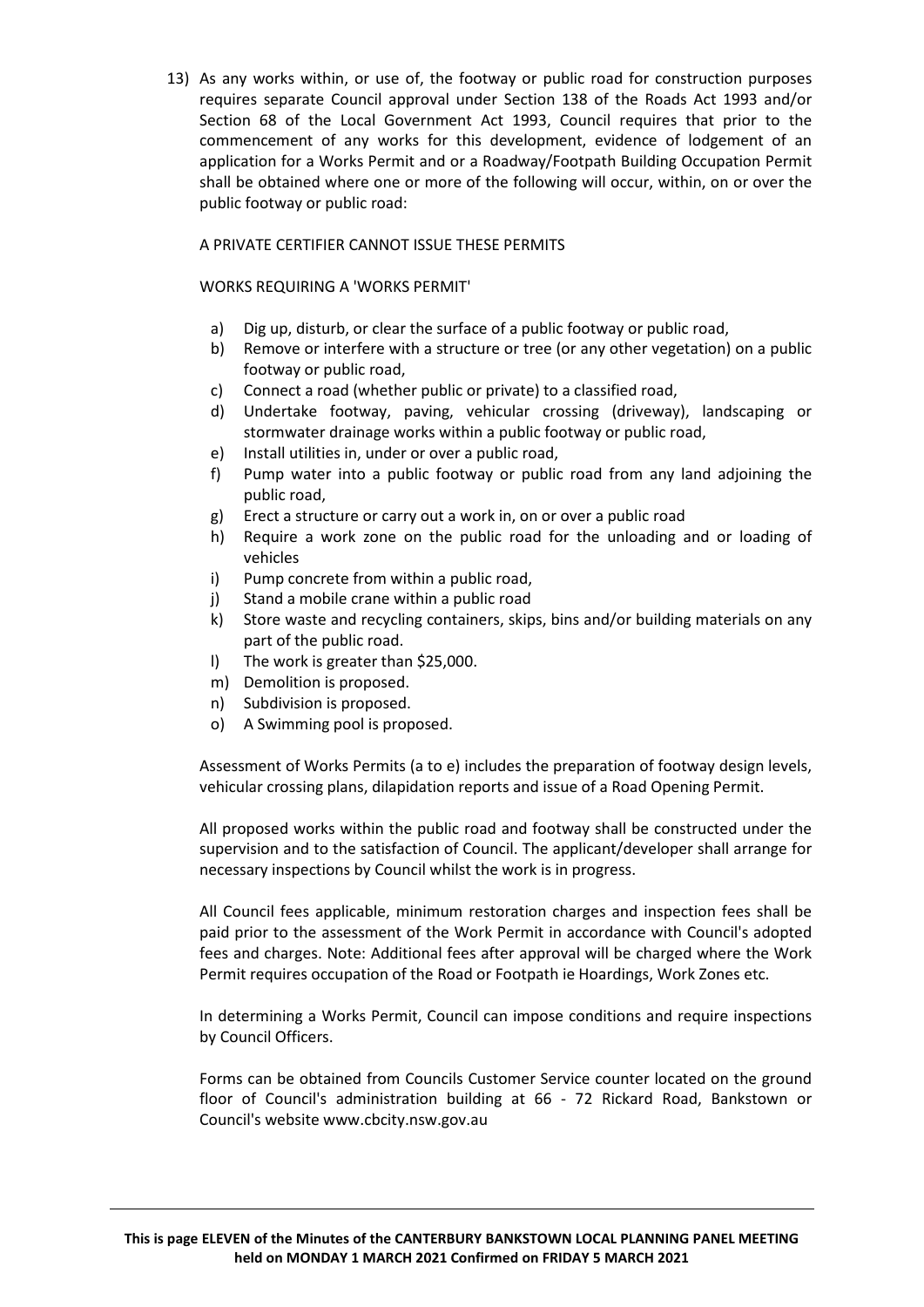Part of any approval will require the person or company carrying out the work to carry public liability insurance to a minimum value of ten million dollars. Proof of the policy is to be provided to Council prior to commencing any work approved by the Work Permit including the Road Opening Permit and must remain valid for the duration of the works.

The commencement of any works on public land, including the footway or public road, may incur an on the spot fine of not less than \$1100 per day that work continues without a Works Permit and/or a Roadway/Footpath Building Occupation Permit.

All conditions attached to the permit shall be strictly complied with prior to occupation of the development. Works non-conforming to Council's specification (includes quality of workmanship to Council's satisfaction) shall be rectified by the Council at the applicant's expense.

14) Erosion Sediment Control Measures shall be designed and implemented in accordance with Canterbury Development Control Plan 2012, and the latest edition of "Managing Urban Stormwater (Soils and Construction)" commonly known as "The Blue Book" by Landcom.

All measures shall be installed prior to the commencement of site surface disturbance and, where necessary, modified as the project continues. The function and integrity of the measures shall be cleaned after each storm event and maintained at all times. Sediment and Erosion Control Plans and details for the whole construction site, prepared in accordance with the above requirements, must be lodged with the PCA for approval prior to the commencement of works.

- 15) The developer is responsible for the full cost of rectification of any damage to public infrastructure and assets resulting from the development's building and site works.
- 16) All bulk, earthworks and/or delivery of construction related materials and plant, associated with the development must be transported in suitably covered and designed vehicles for the intended purpose and on suitable roads intended for the transportation of heavy loads.
- 17) All Civil and Hydraulic engineering works on site must be carried out in accordance with Council's Development Engineering Standards. All Civil and Hydraulic engineering works associated with Council's assets and infrastructure must be carried out in accordance with Council's Work Permit requirements and to Council's satisfaction.
- 18) All excavations and backfilling must be executed safely and in accordance with the relevant Australian Standards.
- 19) If soil conditions require it, retaining walls or other Principal Certifying Authority (PCA) approved methods of preventing movement of the soil must be provided, and adequate provisions must be made for drainage. Separate approval may be required for retaining walls should they be required.
- 20) Access to the site across the adjoining Council Reserve/Property is not permitted. There shall be no stock piling of materials, storage of equipment or work carried out on the adjoining Council Reserve/Property.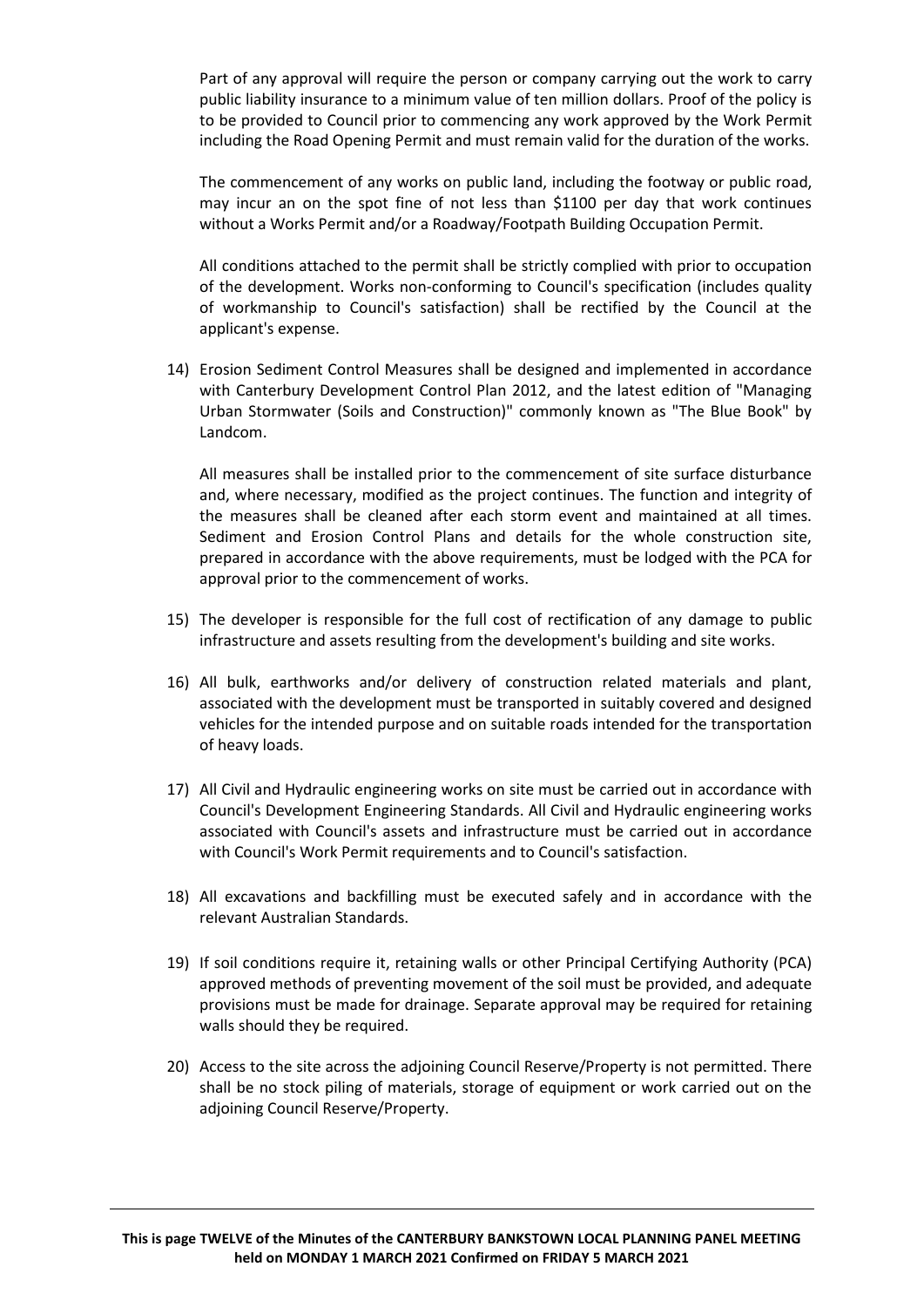- 21) The stormwater drainage system shall be constructed in accordance with Council's Development Engineering Standards and the final plan certified by the design engineer and approved by the Principal Certifying Authority (PCA). Should the developer encounter any existing, live, underground stormwater drainage pipes, which carry flow from upstream properties, the developer must maintain the stormwater flow and shall contact Council prior re-route the stormwater pipes around the subject structures at the developer's expense.
- 22) The acid sulfate soil management plan is to be updated prior to the commencement of works. The updated acid sulfate soil management plan is to be prepared in accordance with the Acid Sulfate Soils Manual (Acid Sulfate Soils Management Advisory Committee, 1998) and other relevant guidelines, and approved by the Principal Certifying Authority (PCA). A copy of the final Acid Sulfate Soil Management Plan is to be provided to Council for its records.

All works must be carried out under the supervision of a suitably qualified environmental consultant.

- 23) A Complaints and Incidents Register ('Register') shall be established, maintained and kept up-to-date. The Register shall include the following information about every complaint or incident\* received:
	- (a) Date and time of complaint or incident;
	- (b) Name and contact details of person registering the complaint or incident;
	- (c) Nature of the complaint or incident;
	- (d) Action taken (by whom and when) in response to complaint or incident; and
	- (e) Outcome and/or further action required.
	- A copy of the Register shall be provided to Council or Police upon request. *\*Incident includes:*
		- *(a) Any complaint by any person about the operation of the premises; or*
		- *(b) Any event that may cause alarm or concern to residents or persons passing or in the vicinity of the Premises as a result of the conduct or act of any person identifiable as an occupant of the premises at that time.*
- 24) Signage to be installed at all entrances/exits that includes a contact name and number for the registering of all complaints or incidents.
- 25) The existing road in Jackson Place, in the vicinity of the residential properties, includes elements that have historical significance, as identified within the Statement of Heritage Impact (Rev. 8-as referred to in condition 1). Measures shall be taken to protect these elements from damage due to the development. These measures shall be in accordance with Section 8 of the Statement of Heritage Impact (Rev. 8) and incorporated into the CEMP and sub-plans, where relevant, including the construction traffic management plan. The construction management plan must be submitted to Council's Traffic Department for approval.
- 26) The trees that are to be retained must be clearly marked using paint or coloured tape wrapped around their trunks to identify them prior to the start of clearing works.
- 27) That the soil within the Structural Root Zone (SRZ) of each tree is protected from compaction by machinery using geotextile, mulch and wooden rumble boards as per AS4970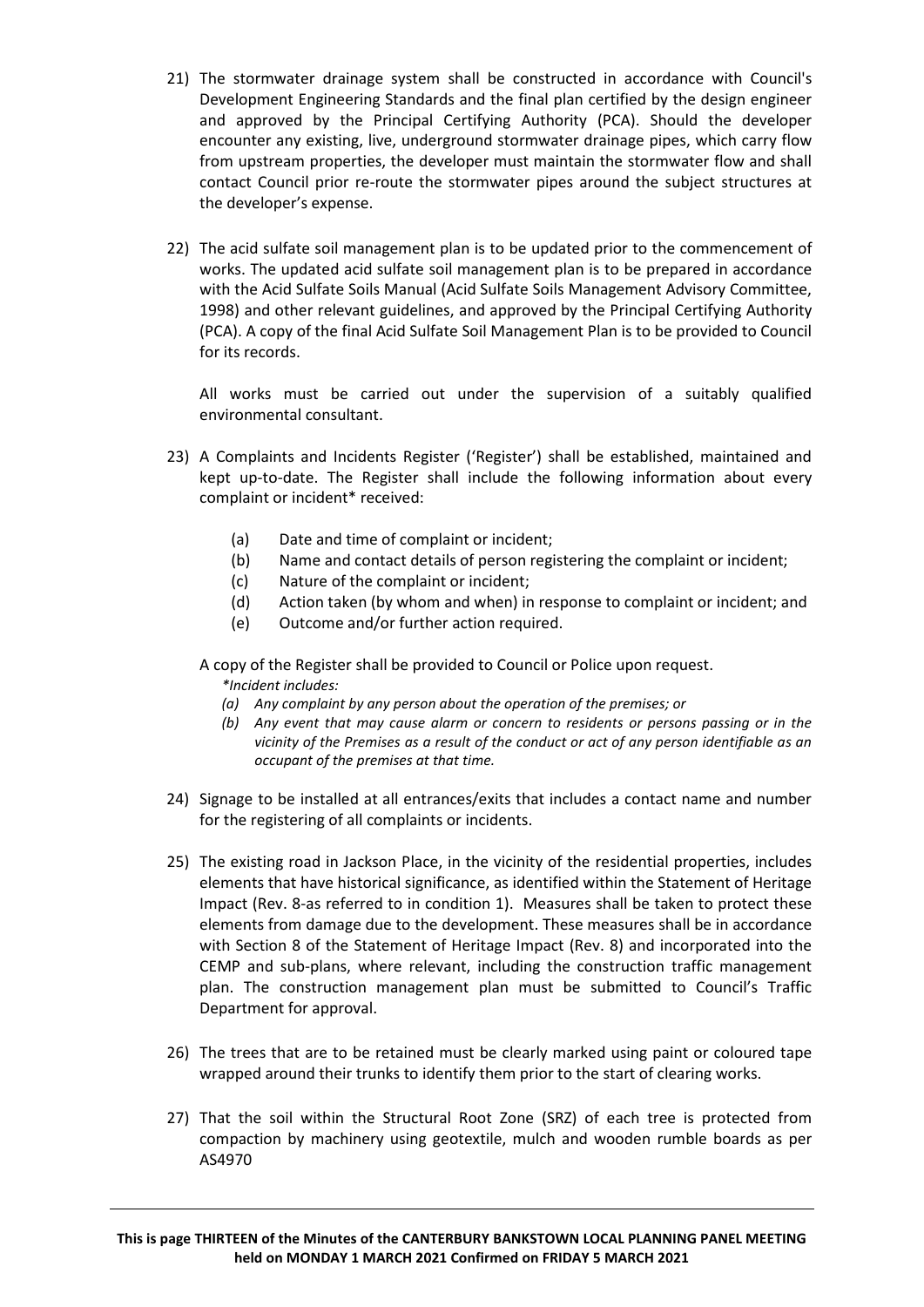- 28) Council warning sign for Soil and Water Management must be displayed on the most prominent point of the site, visible to both the street and site works. The sign must be displayed throughout the construction period.
- 29) Prior to the commencement of work, the applicant must provide a temporary on-site toilet if access to existing toilets on site is not adequate.
- 30) A sign shall be displayed on the site indicating the name of the person responsible for the site and a telephone number of which that person can be contacted during and outside normal working hours or when the site is unattended.
- 31) A sign must be erected in a prominent position on any site on which demolition work is being carried out:
	- a) showing the name of the principal contractor (if any) for any demolition work and a telephone number on which that person may be contacted outside working hours, and
	- b) stating that unauthorised entry to the work site is prohibited.

Any such sign is to be maintained while the demolition work is being carried out, but must be removed when the work has been completed.

- 32) The proposed works must be undertaken, subject to strict compliance with the following:
	- a) The developer is to notify adjoining residents fourteen (14) working days prior to commencement of works. Such notification is to be clearly written on A4 size paper giving the date works will commence and be placed in the letterbox of every premises (including every residential flat or unit, if any) either side, immediately at the rear of, and directly opposite the subject site.
	- b) Written notice is to be given to the Principal Certifying Authority (PCA) for inspection prior to commencement of works. Such written notice is to include the date when works will commence and details of the name, address, business hours and contact telephone number and licence number of the relevant contractor(s). The following building inspections shall be undertaken by the PCA:
		- i. A *precommencement* inspection shall be carried out by the PCA when all the site works required as part of this consent are installed on the site and prior to commencement of works.
		- ii. A final inspection shall be carried out by the PCA when the works have been completed to ensure that the site is left in a satisfactory manner, in accordance with the conditions of this consent.

**NOTE**: Payment of an inspection fee at Council's current rate will be required prior to each inspection. Council requires 24 hours' notice to carry out inspections. Arrangements for inspections can be made by phoning **9707 9410** or **9707 9635.**

c) Prior to commencement of works, the applicant must erect a 2.4m high temporary fence or hoarding between the work site and any public place. Access to the site shall be restricted to Authorised Persons Only and the site shall be secured against unauthorised entry when the building work is not in progress or the site is otherwise unoccupied. Where demolition is to occur within 3m of a public place a Work Permit application for the construction of a Class A or Class B hoarding shall be submitted to Council for approval.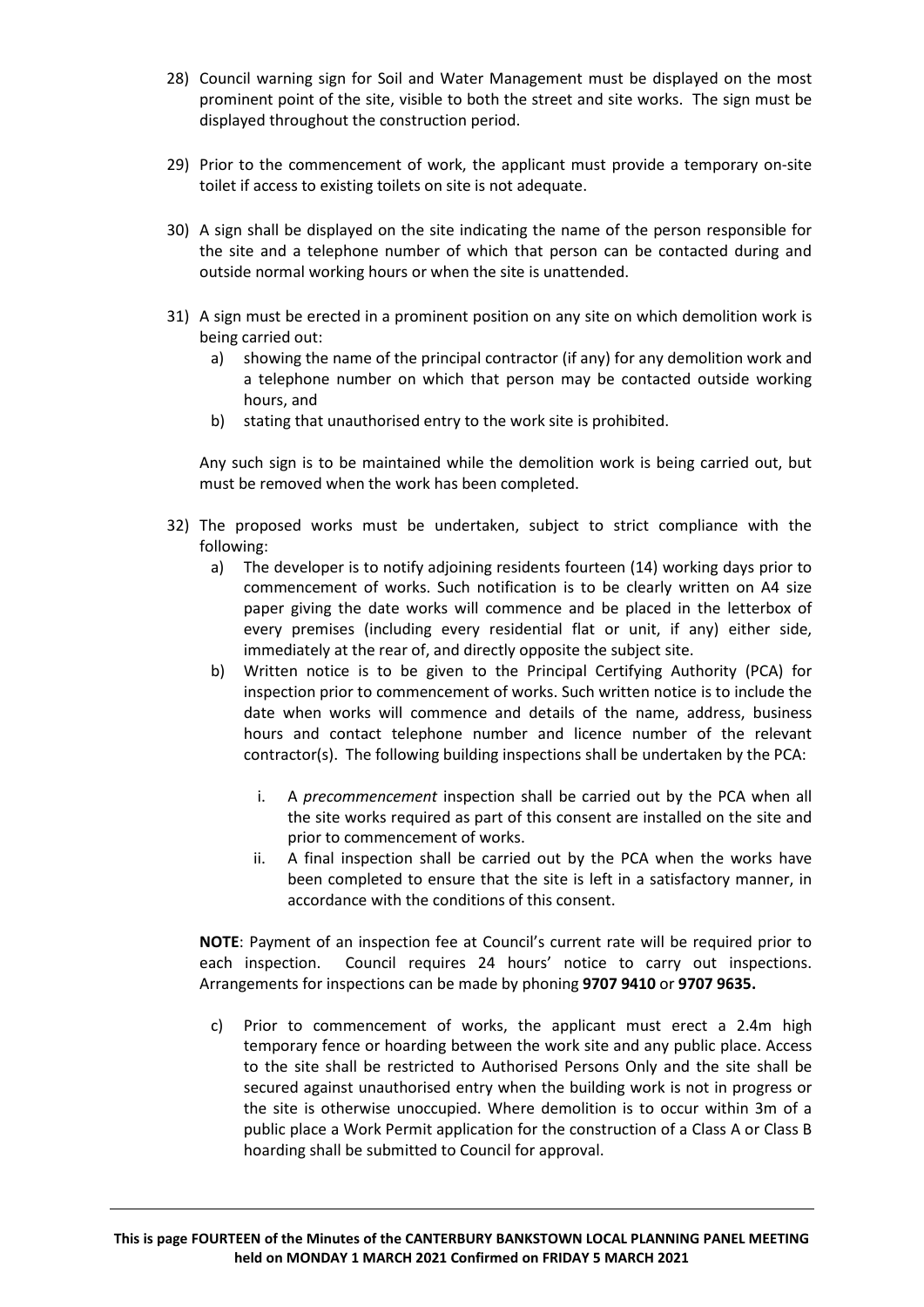- d) The relevant plans documenting proposed works must be submitted to the appropriate Sydney Water Office to determine whether the development will affect Sydney Water's sewer and water mains, stormwater drains and/or easements. If the development complies with Sydney Water's requirements, the demolition plans will be stamped indicating that no further requirements are necessary.
- e) Where materials containing asbestos cement are to be removed, works are to be carried out by licensed contractors who have current Workcover Accreditation in asbestos removal.
- f) Hazardous or intractable wastes arising from the remediation process shall be removed and disposed of in accordance with the requirements of WorkCover NSW and the NSW EPA 'Environmental Guidelines: Assessment, Classification and Management of Liquid and Non-Liquid Wastes 2004'.
- g) Remediation procedures shall maximise the reuse and recycling of demolished materials in order to reduce the environmental impacts of waste disposal.
- h) During works, the public footway and public road shall be clear at all times and shall not be obstructed by any excavated material or vehicles. The public road and footway shall be swept (NOT hosed) clean of any material, including clay, soil and sand. (NOTE: If required, Council will clean the public road/footway at the applicant's expense). On the spot fines may be levied by Council against the demolisher and or owner for failure to comply with this condition.
- i) All vehicles leaving the site with excavated materials shall have their loads covered and vehicles shall not track soil and other material onto the public roads and footways and the footway shall be suitably protected against damage when plant and vehicles access the site. All loading of vehicles with excavated materials shall occur on site.
- j) The burning of any excavated material on site is not permitted and offenders will be prosecuted.
- k) Care shall be taken during works to ensure that existing services on the site (ie. sewer, electricity, gas, phone) are not damaged. Any damage caused to existing services shall be repaired by the relevant authority at the applicant's expense.
- l) Suitable erosion and sediment control measures shall be erected prior to the commencement of works and shall be maintained at all times.
- m) Dust and air pollution control measures in the CEMP (0r any other approved management plan)

## **CONDITIONS TO BE SATISFIED DURING WORKS**

- 33) Compliance with all the requirements of all the managements plans finalised and approved as referred to in this consent.
- 34) Any soils to be excavated and disposed of from the site must be analysed and classified by a suitably qualified environmental consultant, in accordance with relevant NSW EPA guidelines including the 'Waste Classification Guidelines' (NSW EPA, 2014) prior to offsite disposal.

Any waste material is to be transported to an appropriately licensed waste facility by an EPA licensed waste contractor in accordance with relevant NSW EPA guidelines.

35) Any fill imported onto the site must be verified as suitable for use on the development site to the satisfaction of an NSW EPA Accredited Site Auditor.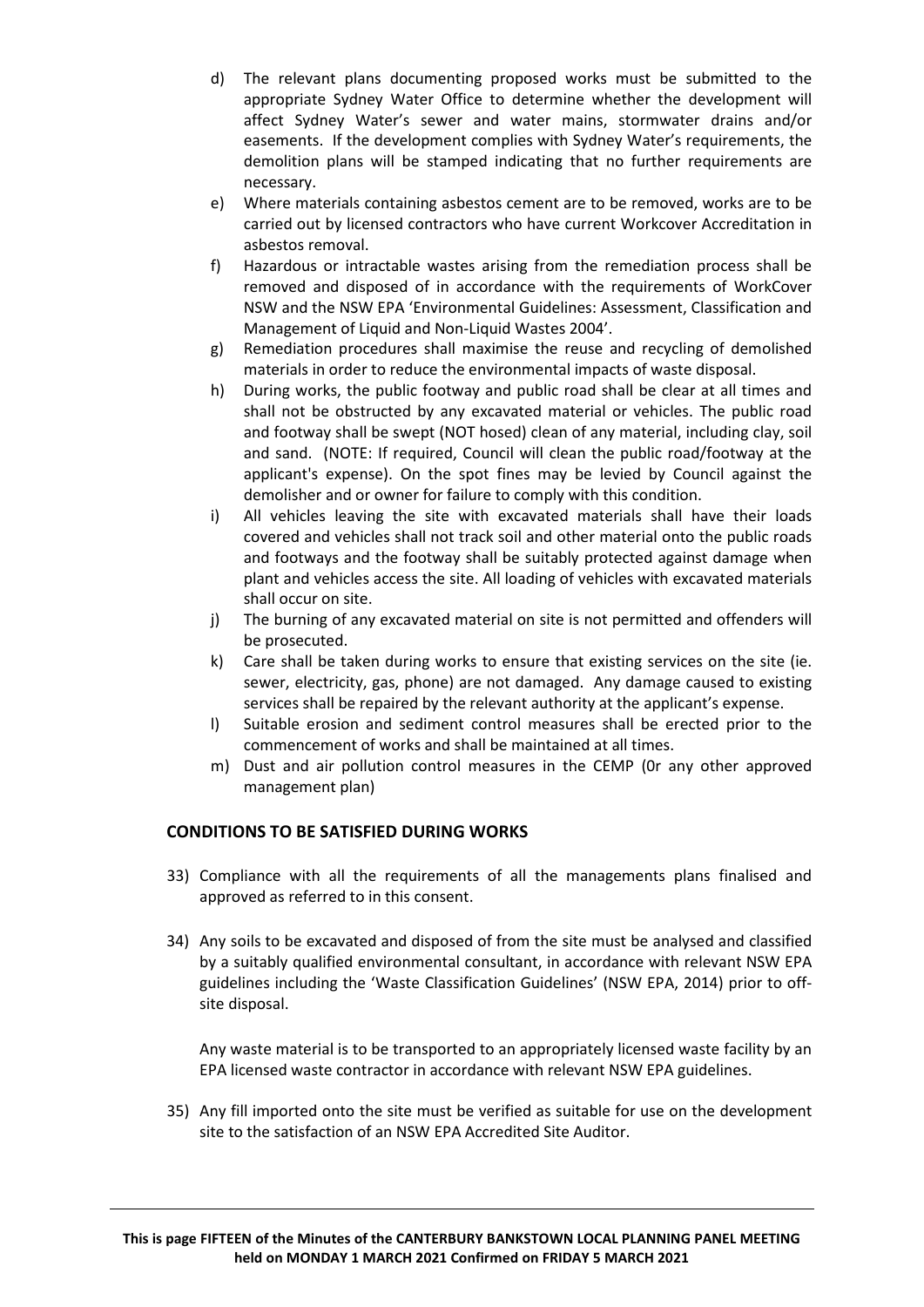- 36) If the Duty to Report contamination to the NSW EPA under Section 60 of the *Contaminated Land Management Act 1997* is triggered, Council must be notified within 3 days of the notification to the NSW EPA.
- 37) In the instance works cause the generation of unexpected odours or uncovering of unexpected contaminants works are to immediately cease, Council is to be notified and a suitably qualified environmental consultant appointed to further assess the site. The exposed material/excavation is to be evaluated by the environmental consultant and an appropriate response determined in consultation with the applicant, which is agreed to by Council.

Council may also request that a NSW EPA Accredited Site Auditor is involved to assist with the assessment of any unexpected finds, review any contamination information and prepare a Site Audit Report and Site Audit Statement. The applicant must adhere to any additional conditions which may be imposed by the NSW EPA Accredited Site Auditor.

- 38) Any lighting of the premises must be installed in accordance with the principals of AS 4282-1997, 'Control of the obtrusive effects of outdoor lighting', to avoid annoyance to the occupants of adjoining premises or glare to motorists on nearby roads. Flashing, moving or intermittent lights or signs are prohibited unless required for the safe operation of plant and machinery within the approved working hours. The intensity, colour or hours of illumination of the lights must be varied at Council's discretion if Council considers there to be adverse effects on the amenity of the area.
- 39) All works to be undertaken within the following working hours:
	- Monday to Friday: 7.00am to 6.00pm;
	- Saturday: 8.00am to 1.00pm;
	- Public Holiday or Sunday: No works permitted.
- 40) Should any relics be unexpectedly discovered on the site during excavation, all excavation or disturbance to the area is to stop immediately and the Heritage Council of NSW should be informed in accordance with the Heritage Act 1977.
- 41) Should any Aboriginal objects be unexpectedly discovered then all excavation or disturbance of the area is to stop immediately and NSW Government Office of Environment and Heritage is to be informed in accordance with the National Parks and Wildlife Act 1974.
- 42) Should any archaeological remains or Aboriginal objects be discovered, a copy of recording of the finds and the final archaeological summary report is to be submitted to Council and the Principal Certifying Authority.
- 43) Subtropical and Coastal Saltmarsh must be conserved during development. The area of Subtropical and Coastal Saltmarsh to be impacted is not to exceed the area specified in the Biodiversity Development Assessment Report (BDAR) credit calculations (0.08 ha).
- 44) All excavations and backfilling must be executed safely and in accordance with the relevant Australian Standards.
- 45) If the development involves an excavation that extends below the level of the base of the footings of a building, structure or work (including any structure or work within a road or rail corridor) on adjoining land, the person having the benefit of this Determination Notice must, at his/her own expense: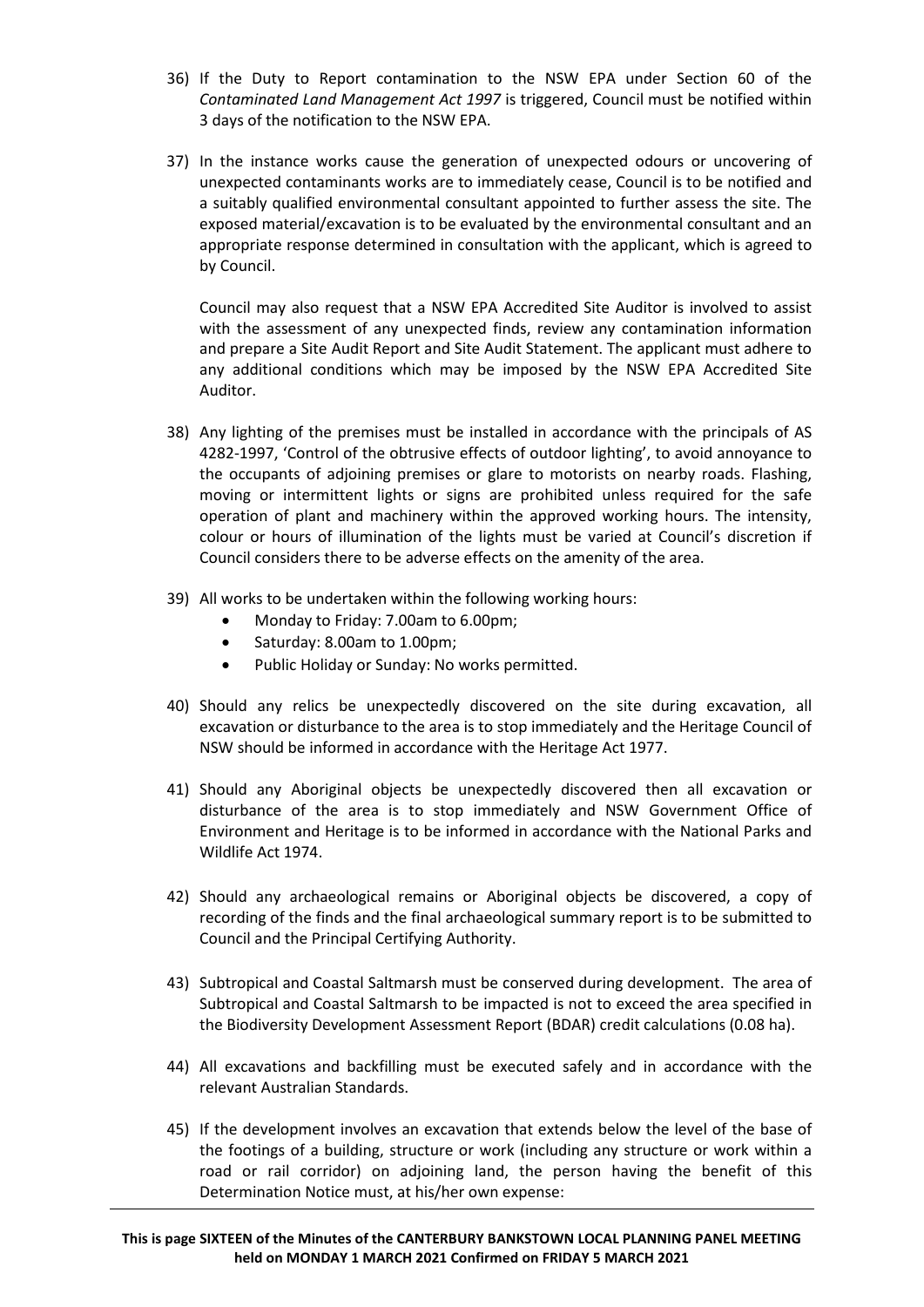- a) Protect and support the building, structure or work from possible damage from the excavation, and
- b) Where necessary, underpin the building, structure or work to prevent any such damage.

This consent condition does not apply if the person having the benefit of the development consent owns the adjoining land or the owner of the adjoining land has given consent in writing to that condition not applying.

The owner of any affected buildings is not liable for any part of the cost of work carried out for the purposes of this clause, whether carried out on the allotment of land being excavated or on an adjoining allotment of land.

- 46) If soil conditions require it, retaining walls or other approved methods of preventing movement of the soil must be provided, and adequate provisions must be made for drainage. Separate approval may be required for retaining walls should they be required.
- 47) Prior to the commencement of work, the builder shall prepare a photographic record of the road reserve which clearly shows its condition prior to works occurring on site. For the entirety of demolition, subdivision or construction works, there shall be no stockpiling of building spoil, materials, or storage of equipment on the public road, including the footway and the road reserve shall be maintained in a safe condition at all times. No work shall be carried out on the public road, including the footway, unless a Work Permit authorised by Council has been obtained.

## **CONDITIONS TO BE SATISFIED AT COMPLETION OF WORKS**

- 48) On completion of the excavation and building works and prior to the completion of works, a certificate from an appropriately qualified engineer stating to the effect that no damage has resulted to adjoining properties, referred to in condition 4 of this consent, is to be submitted to the Principal Certifying Authority. If damage is identified which is considered to require rectification, the damage shall be rectified or a satisfactory agreement for rectification of the damage is to be made to the affected person/s as soon as practical and prior to the occupation of the site. All costs associated with achieving compliance with this condition shall be borne by the applicant.
- 49) All precautions must be taken to prevent any damage likely to be sustained to adjoining properties. Adjoining owner property rights must be observed at all times. Where damage occurs to adjoining property, all necessary repairs or suitable agreement for such repairs are to be undertaken by the applicant in consultation with, and with the consent of, the affected property owner prior to the occupation of the site.
- 50) At the completion of works, the site is to be remediated in accordance with:
	- (a) The approved Remedial Action Plan, prepared by GHD Pty Ltd, titled Remedial Action Plan, dated 29/05/2019, reference 21/26181, revision Rev 2;
	- (b) *State Environmental Planning Policy No. 55 - Remediation of Land*;
	- (c) The guidelines in force under the *Contamination Land Management Act 1997*; and
	- (d) The conditions within the Site Audit Statement prepared by the NSW EPA Accredited Site Auditor, Andrew Lau, titled Site Audit Statement, dated 19/02/2020, site audit statement no 0503-1806.

**This is page SEVENTEEN of the Minutes of the CANTERBURY BANKSTOWN LOCAL PLANNING PANEL MEETING held on MONDAY 1 MARCH 2021 Confirmed on FRIDAY 5 MARCH 2021**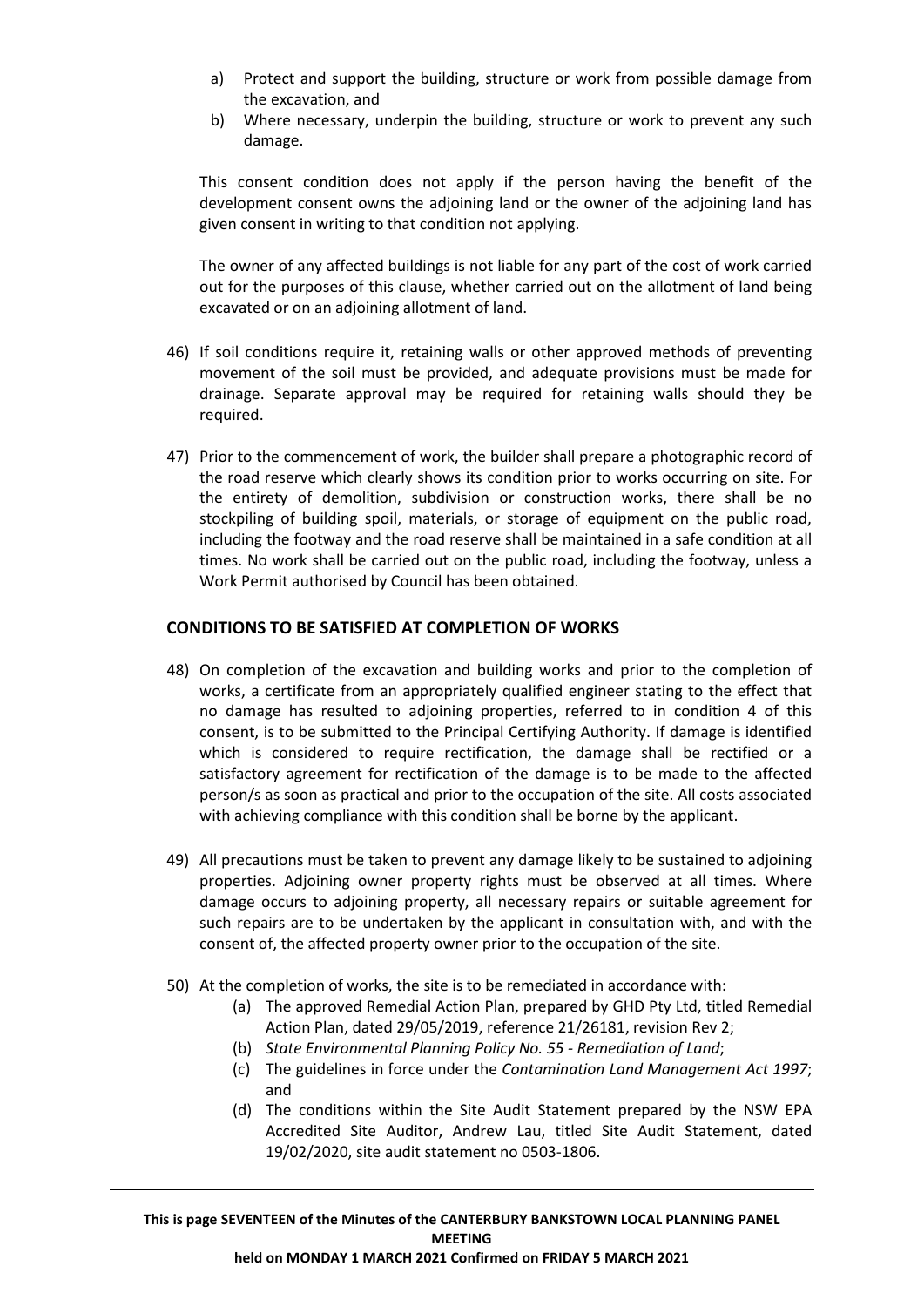The applicant must engage an appropriately qualified and experienced environmental consultant to supervise all aspects of site remediation and validation.

Any variations to the approved Remediation Action Plan must be submitted to and approved in writing by the Accredited Site Auditor and the PCA prior to the continuing of such work.

51) At the completion of works, the proponent must submit a detailed validation report to the principal certifying authority.

The validation report must be prepared in accordance with:

- (a) 'State Environmental Planning Guideline (SEPP) 55 Remediation of Land' (Department of Urban Affairs and Planning and NSW EPA, 1998);
- (b) Relevant EPA Guidelines, noting in particular the 'Guidelines for Consultants Reporting of Contaminated Sites' (NSW Office of Environment and Heritage, 2011); and
- (c) National Environmental Protection (Assessment of Site Contamination) Measure 1999 (as amended 2013).

The validation report must be prepared and approved by an appropriately qualified environmental consultant.

52) The validation report must verify that the land is suitable for the proposed use(s), and that the remediation and validation of the site has been undertaken in accordance with the Remedial Action Plan, prepared by GHD Pty Ltd, titled Remedial Action Plan, dated 29/05/2019, reference 21/26181, revision Rev 2.

A copy of the Final Validation Report will be submitted to Council for information.

- 53) An ongoing environmental management plan must be submitted to the principal certifying authority. The ongoing environmental management plan must be prepared in accordance with:
	- (a) NSW Contaminated Land Planning Guidelines;
	- (b) Relevant EPA endorsed guidelines; and
	- (c) *National Environmental Protection (Assessment of Site Contamination) Measure 1999* (as amended 2013).

The ongoing environmental management plan must be prepared by a suitably qualified environmental consultant and endorsed by the Site Auditor.

The ongoing environmental management plan must describe the nature and location of the contamination and prescribe how the contaminants will be managed/monitored and the responsible parties for this management/monitoring in the long-term.

The ongoing environmental management plan must specifically outline the construction details, and the requirements of management and monitoring of the containment cell to ensure it is maintained appropriately, its integrity remains intact, and to avoid migration of contamination. The ongoing environmental management plan must also include a contingency plan in the event that the systems fail.